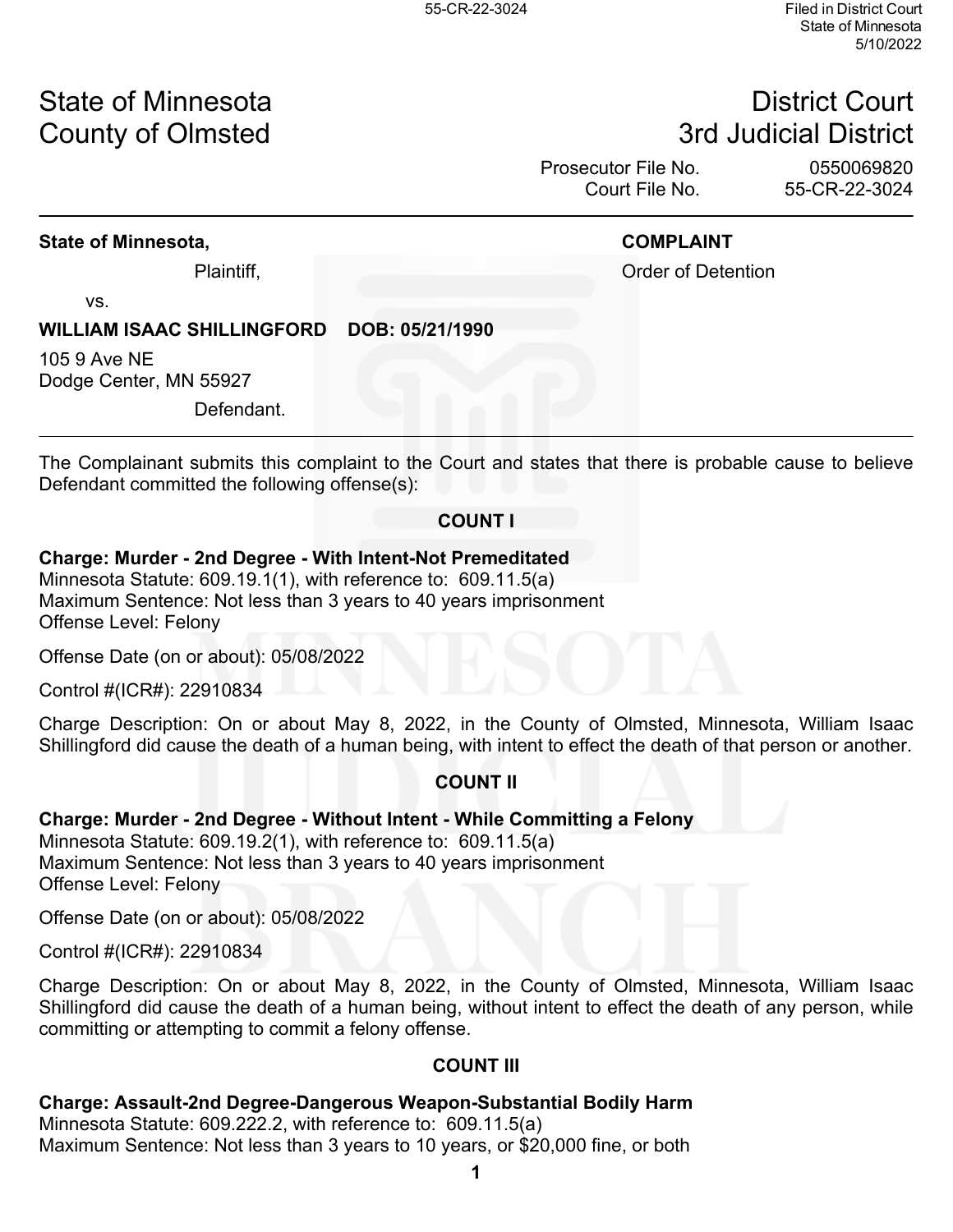Offense Level: Felony

Offense Date (on or about): 05/08/2022

Control #(ICR#): 22910834

Charge Description: On or about May 8, 2022, in the County of Olmsted, Minnesota, William Isaac Shillingford did assault another with a dangerous weapon consisting of a firearm, and inflicted substantial bodily harm.

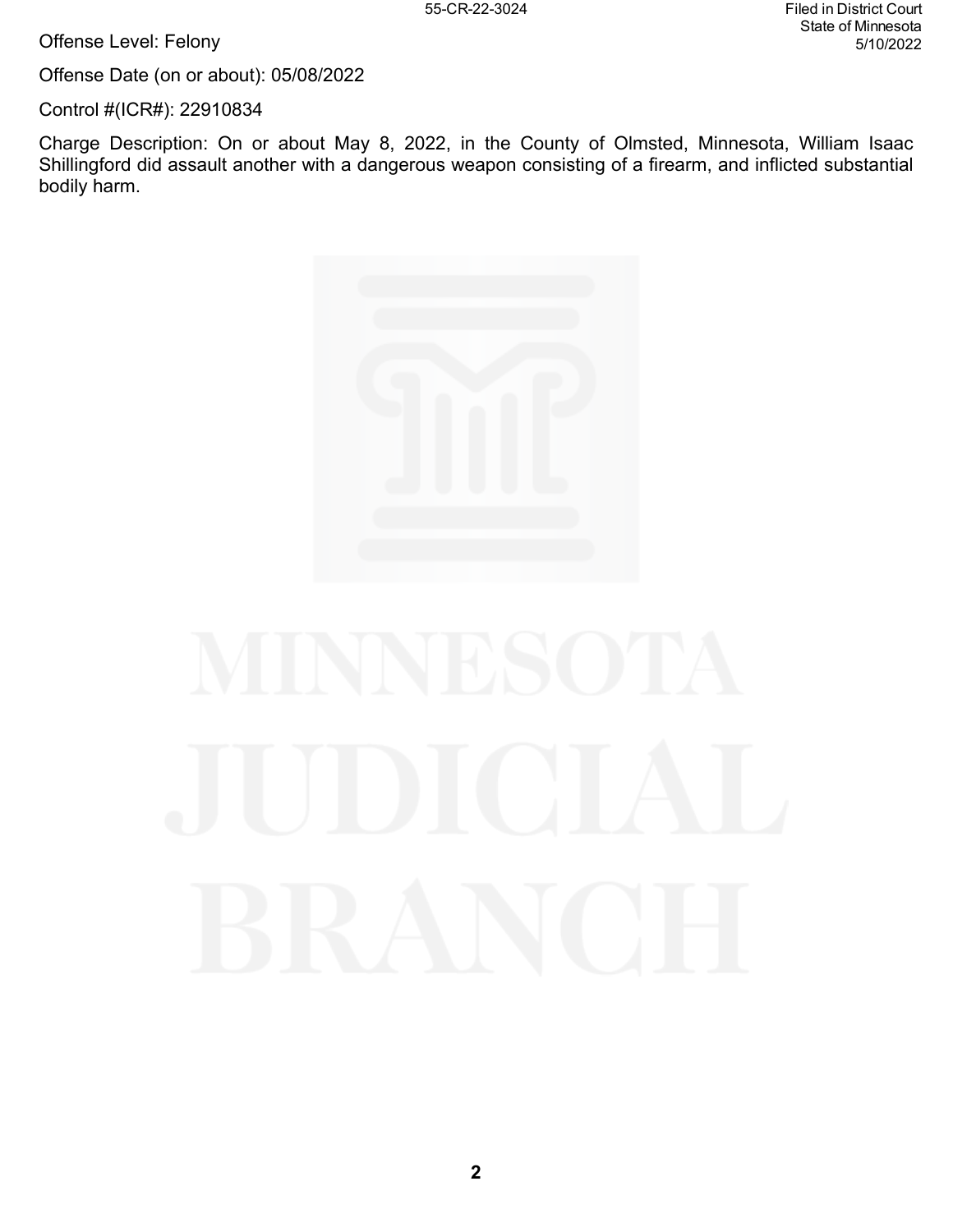# **STATEMENT OF PROBABLE CAUSE**

The Complainant states that the following facts establish probable cause:

Your complainant is a licensed peace officer employed by the Olmsted County Sheriff's Department. In that capacity your Complainant has reviewed the police reports relating to WILLIAM ISAAC SHILLINGFORD (DOB 5/21/90), the above-named defendant, and the allegations contained therein. Based upon that information, your complainant believes the following to be true and correct.

On Sunday, May 8, 2022 at approximately 10:44 p.m., deputies were dispatched to a residence in rural Kalmar Township, Olmsted County, Minnesota. The complainant who called 911 reported a shooting at the residence. Specifically, the complainant advised that a white male pulled into the driveway in a pickup truck, the complainant's father went outside to investigate the situation, and the suspect white male shot the complainant's father.

Deputy Norland arrived at the residence and found a gray Toyota Tacoma (MN FRP141) parked in the driveway. The Tacoma was registered to WILLIAM ISAAC SHILLINGFORD (DOB 5/21/90). As Deputy Norland approached the front entryway on the south side of the residence, Deputy Norland noticed a heavy trail of suspected blood leading from the driveway to the front door of the residence. Other officers attempted lifesaving efforts on the adult male who was shot (hereinafter "Victim"). Victim appeared to have lost a significant quantity of blood from arterial bleeding. Deputy Norland observed what appeared to be a gunshot entrance and exit wound on Victim's right arm, along with a grazing gunshot wound on the right side of Victim's torso. The two wounds appeared as if they could have come from the same gunshot. Victim was unresponsive. Victim's two family members who were present, including the complainant, were appropriately upset and emotional. Eventually, Mayo Clinic Ambulance Service and Byron First Responders took over care of Victim. At 11:24 p.m., Victim was pronounced deceased.

While at the scene, Deputy Norland learned that Victim's residence was equipped with outdoor security camera(s). A member of Victim's family gave Deputy Norland permission to access a video recording of the incident on Victim's mobile device. The surveillance video showed the suspect's Tacoma circling the driveway once and then parking. At one point, the suspect is shown walking near the garage holding a handgun. Victim and the complainant can be seen walking from the front of the house toward the detached garage. The surveillance video showed the suspect "rack" the handgun, assume a shooting stance and raise the handgun, and aim it in the direction of Victim and the complainant. After a moment, the suspect fired multiple rounds at Victim and the complainant. From the video, it appeared that the suspect fired three rounds, one round from each of three different shooting positions - standing, crouching and prone - and then ran away. Only one suspect was seen on the surveillance video.

Deputy Norland took a brief statement from the complainant while at Victim's residence. The complainant reported that (s)he was on the couch when the complainant saw the Tacoma pull into the driveway. The complainant went outside to investigate and walked to the edge of the garage where the complainant saw the white male suspect hiding around the corner. The complainant went back inside and spoke to Victim. Victim and the complainant went back outside, Victim armed with his handgun. When Victim and the complainant went back outside, the white male suspect shot Victim. The complainant then picked up Victim's gun and shot two rounds at the suspect. Victim and the complainant returned to the residence where Victim went to the floor and the 911 call was placed.

At the scene, Sgt. Ryan of the Rochester Police Department located a .45 caliber Glock handgun on the floor next to Victim. The .45 caliber Glock was identified as the gun initially possessed by Victim and later used by the complainant to return fire toward the white male suspect. Outside, Sgt. Ryan and Sgt. Chambers located five spent shell casings -- three 9mm shell casings in the area where the suspect had been and two .45 caliber shell casings in the area from which the complainant had returned fire.

Numerous officers from the Olmsted County Sheriff's Department and assisting agencies came to the area to assist in the search for the suspect. While holding the north perimeter of the area, Deputy Streed was approached by two adult witnesses (hereinafter "Witnesses") in their vehicle. Witnesses advised that they were home when they saw the emergency vehicles responding to Victim's residence. Witnesses started to drive toward Victim's residence when they saw a white male wearing jeans, a t-shirt, one sock and no shoes tip-toeing across the field. The white male then laid down in the ditch. As one of the Witnesses told the other that they needed to call the police, the white male yelled, "Shut up you f\*\*\*ing b\*\*\*\*!" Witnesses observed as the white male got up and ran from the officers coming into the area.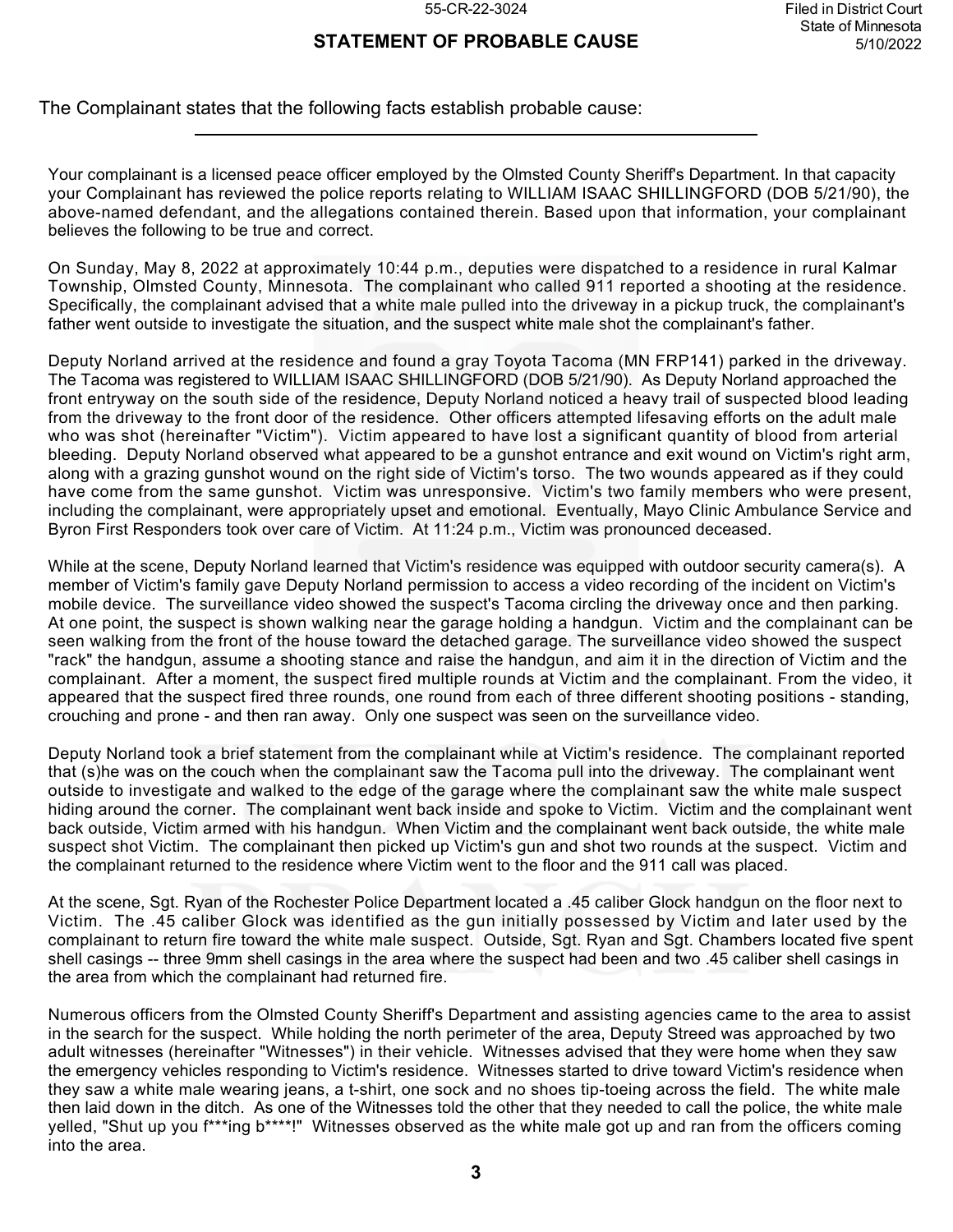Sgt. Chambers checked the Tacoma and did not find a person. However, Sgt. Chambers located a wallet containing 5/10/2022a card bearing the name "William Shillingford." When Witnesses informed officers that the white male suspect was running out of the ditch, officers checked the area and Sgt. Tesdahl of the Rochester Police Department observed the male running towards the driveway of a nearby house. Ofc. Pond assisted Sgt. Tesdahl and detained the white male at gunpoint. Sgt. Chambers ran through the field and observed SHILLINGFORD being taken into custody by Ofc. Pond and Sgt. Tesdahl. SHILLINGFORD had grass all over his hands. While being detained, SHILLINGFORD was extremely belligerent and continued to yell out random names.

Near the area where SHILLINGFORD was apprehended was a barn/event center. On the second level of the barn/event center, a window was shattered as if something was thrown out of the window. Deputy Hanson searched the barn/event center. Upon entry to the barn, a 9mm handgun and empty magazine were located next to the broken window.

PLEASE TAKE NOTICE: YOU MUST APPEAR FOR EVERY COURT HEARING REGARDING THIS CASE. FAILURE TO APPEAR FOR COURT IS A CRIMINAL OFFENSE AND MAY RESULT IN ADDITIONAL CRIMINAL CHARGES BEING IMPOSED AND PUNISHED AS PROVIDED IN MINNESOTA STATUTES SECTION 609.49.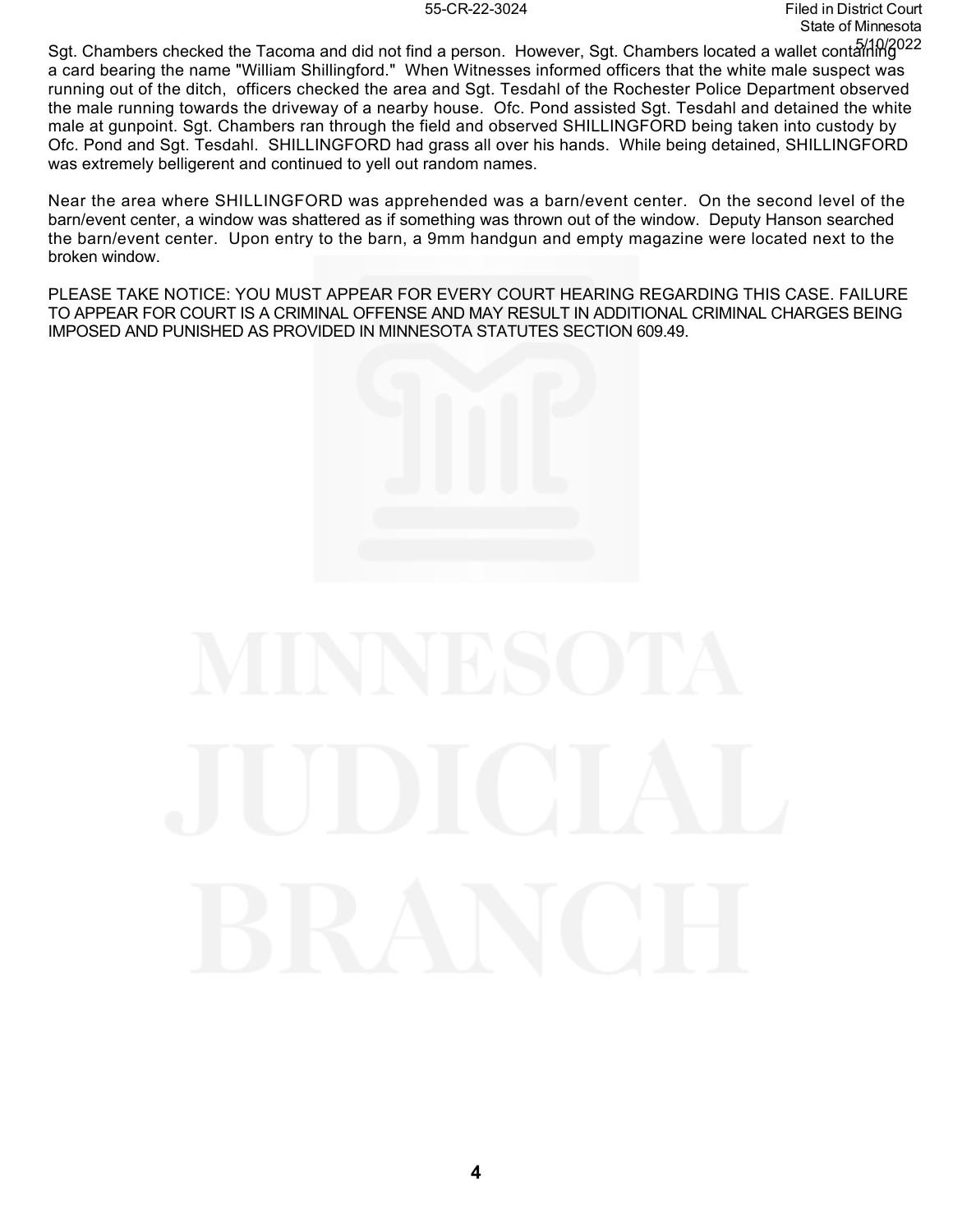# **SIGNATURES AND APPROVALS**

Complainant requests that Defendant, subject to bail or conditions of release, be: (1) arrested or that other lawful steps be taken to obtain Defendant's appearance in court; or (2) detained, if already in custody, pending further proceedings; and that said Defendant otherwise be dealt with according to law.

Complainant declares under penalty of perjury that everything stated in this document is true and correct. Minn. Stat. § 358.116; Minn. R. Crim. P. 2.01, subds. 1, 2.

**Complainant** Lee Rossman **Complainant** Lee Rossman **Detective** 101 4th Street SE Rochester, MN 55904-3718 Badge: 1610

05/10/2022 09:32 AM Olmsted County, Minnesota

Being authorized to prosecute the offenses charged, I approve this complaint.

| <b>Prosecuting Attorney</b> | Eric M. Woodford                                            | <b>Electronically Signed:</b><br>05/10/2022 09:02 AM |
|-----------------------------|-------------------------------------------------------------|------------------------------------------------------|
|                             | <b>Criminal Division Lead Attorney</b><br>151 4th Street SE |                                                      |
|                             | <b>Government Center - 3rd Floor</b>                        |                                                      |
|                             | Rochester, MN 55904                                         |                                                      |
|                             | $(507)$ 328-7600                                            |                                                      |

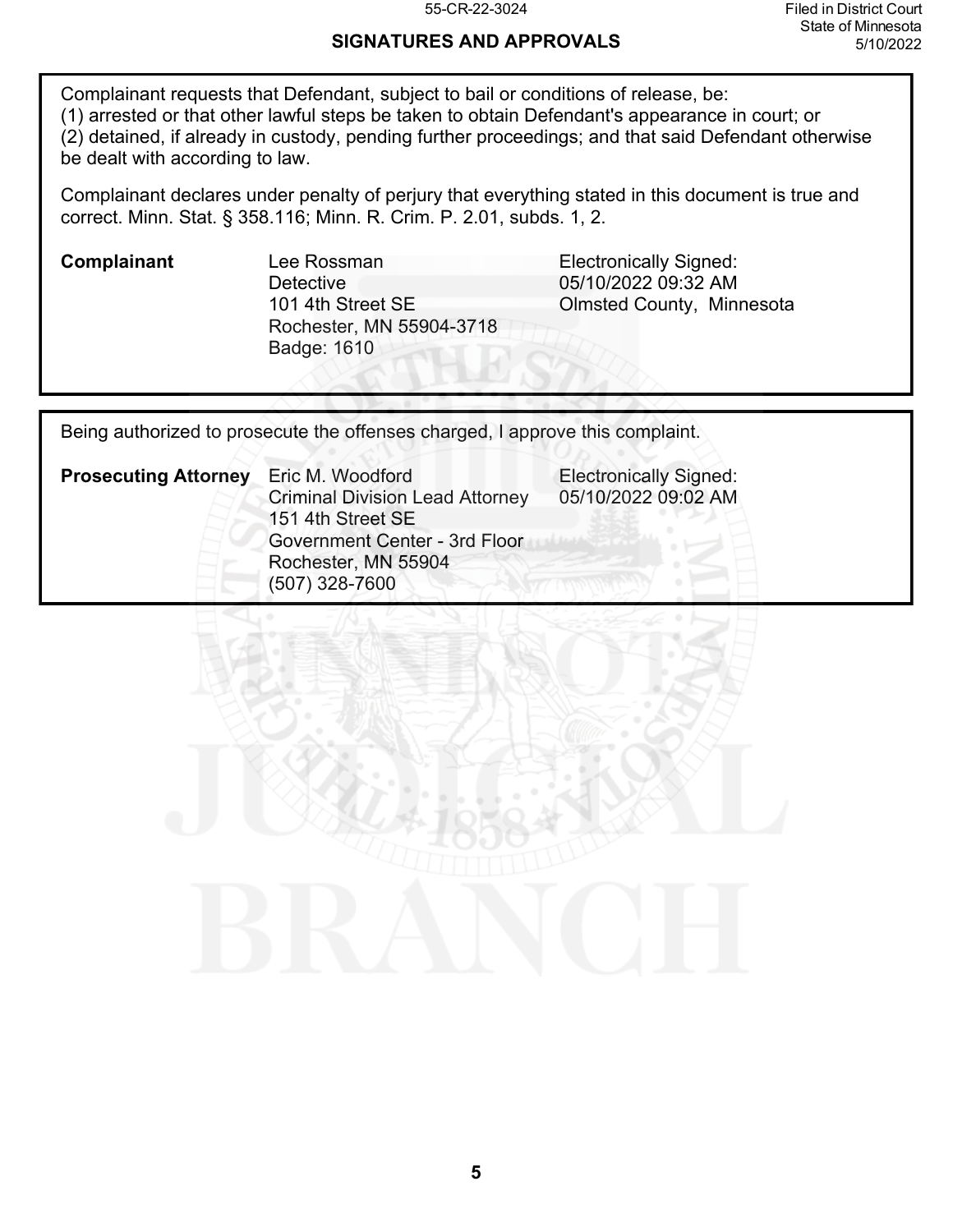55-CR-22-3024 Filed in District Court State of Minnesota 5/10/2022

# **FINDING OF PROBABLE CAUSE**

From the above sworn facts, and any supporting affidavits or supplemental sworn testimony, I, the Issuing Officer, have determined that probable cause exists to support, subject to bail or conditions of release where applicable, Defendant's arrest or other lawful steps be taken to obtain Defendant's appearance in court, or Defendant's detention, if already in custody, pending further proceedings. Defendant is therefore charged with the above-stated offense(s).

| <b>SUMMONS</b>                                                                                                                                                                                                                                                                                                                                                                                                                                                                                                            |                                                                                                                                 |                                                                                                                                                                   |                                                                                                                                |  |  |  |
|---------------------------------------------------------------------------------------------------------------------------------------------------------------------------------------------------------------------------------------------------------------------------------------------------------------------------------------------------------------------------------------------------------------------------------------------------------------------------------------------------------------------------|---------------------------------------------------------------------------------------------------------------------------------|-------------------------------------------------------------------------------------------------------------------------------------------------------------------|--------------------------------------------------------------------------------------------------------------------------------|--|--|--|
| above-named court to answer this complaint.                                                                                                                                                                                                                                                                                                                                                                                                                                                                               |                                                                                                                                 |                                                                                                                                                                   | THEREFORE YOU, THE DEFENDANT, ARE SUMMONED to appear as directed in the Notice of Hearing before the                           |  |  |  |
| IF YOU FAIL TO APPEAR in response to this SUMMONS, a WARRANT FOR YOUR ARREST shall be issued.                                                                                                                                                                                                                                                                                                                                                                                                                             |                                                                                                                                 |                                                                                                                                                                   |                                                                                                                                |  |  |  |
|                                                                                                                                                                                                                                                                                                                                                                                                                                                                                                                           | <b>WARRANT</b>                                                                                                                  |                                                                                                                                                                   |                                                                                                                                |  |  |  |
| To the Sheriff of the above-named county; or other person authorized to execute this warrant: I order, in the name of the State<br>of Minnesota, that the Defendant be apprehended and arrested without delay and brought promptly before the court (if in<br>session), and if not, before a Judge or Judicial Officer of such court without unnecessary delay, and in any event not later than<br>36 hours after the arrest or as soon as such Judge or Judicial Officer is available to be dealt with according to law. |                                                                                                                                 |                                                                                                                                                                   |                                                                                                                                |  |  |  |
| <b>Execute in MN Only</b>                                                                                                                                                                                                                                                                                                                                                                                                                                                                                                 | <b>Execute Nationwide</b>                                                                                                       |                                                                                                                                                                   | <b>Execute in Border States</b>                                                                                                |  |  |  |
|                                                                                                                                                                                                                                                                                                                                                                                                                                                                                                                           | <b>ORDER OF DETENTION</b><br>$\mathbf{X}$                                                                                       |                                                                                                                                                                   |                                                                                                                                |  |  |  |
| detained pending further proceedings.                                                                                                                                                                                                                                                                                                                                                                                                                                                                                     | Since the Defendant is already in custody, I order, subject to bail or conditions of release, that the Defendant continue to be |                                                                                                                                                                   |                                                                                                                                |  |  |  |
| Bail: \$<br><b>Conditions of Release:</b>                                                                                                                                                                                                                                                                                                                                                                                                                                                                                 |                                                                                                                                 |                                                                                                                                                                   |                                                                                                                                |  |  |  |
| as of the following date: May 10, 2022.                                                                                                                                                                                                                                                                                                                                                                                                                                                                                   |                                                                                                                                 |                                                                                                                                                                   | This complaint, duly subscribed and sworn to or signed under penalty of perjury, is issued by the undersigned Judicial Officer |  |  |  |
| <b>Judicial Officer</b><br><b>Steven R Schwab</b><br>Electronically Signed: 05/10/2022 09:39 AM<br>Judge of District Court                                                                                                                                                                                                                                                                                                                                                                                                |                                                                                                                                 |                                                                                                                                                                   |                                                                                                                                |  |  |  |
| Sworn testimony has been given before the Judicial Officer by the following witnesses:                                                                                                                                                                                                                                                                                                                                                                                                                                    |                                                                                                                                 |                                                                                                                                                                   |                                                                                                                                |  |  |  |
|                                                                                                                                                                                                                                                                                                                                                                                                                                                                                                                           | <b>COUNTY OF OLMSTED</b>                                                                                                        |                                                                                                                                                                   |                                                                                                                                |  |  |  |
|                                                                                                                                                                                                                                                                                                                                                                                                                                                                                                                           | <b>STATE OF MINNESOTA</b>                                                                                                       |                                                                                                                                                                   |                                                                                                                                |  |  |  |
| <b>State of Minnesota</b>                                                                                                                                                                                                                                                                                                                                                                                                                                                                                                 |                                                                                                                                 |                                                                                                                                                                   |                                                                                                                                |  |  |  |
| Plaintiff<br>VS.                                                                                                                                                                                                                                                                                                                                                                                                                                                                                                          |                                                                                                                                 | LAW ENFORCEMENT OFFICER RETURN OF SERVICE<br>I hereby Certify and Return that I have served a copy of this Order of<br>Detention upon the Defendant herein named. |                                                                                                                                |  |  |  |
| <b>William Isaac Shillingford</b>                                                                                                                                                                                                                                                                                                                                                                                                                                                                                         |                                                                                                                                 |                                                                                                                                                                   | Signature of Authorized Service Agent:                                                                                         |  |  |  |
| Defendant                                                                                                                                                                                                                                                                                                                                                                                                                                                                                                                 |                                                                                                                                 |                                                                                                                                                                   |                                                                                                                                |  |  |  |
|                                                                                                                                                                                                                                                                                                                                                                                                                                                                                                                           |                                                                                                                                 |                                                                                                                                                                   |                                                                                                                                |  |  |  |
|                                                                                                                                                                                                                                                                                                                                                                                                                                                                                                                           |                                                                                                                                 |                                                                                                                                                                   |                                                                                                                                |  |  |  |
|                                                                                                                                                                                                                                                                                                                                                                                                                                                                                                                           |                                                                                                                                 |                                                                                                                                                                   |                                                                                                                                |  |  |  |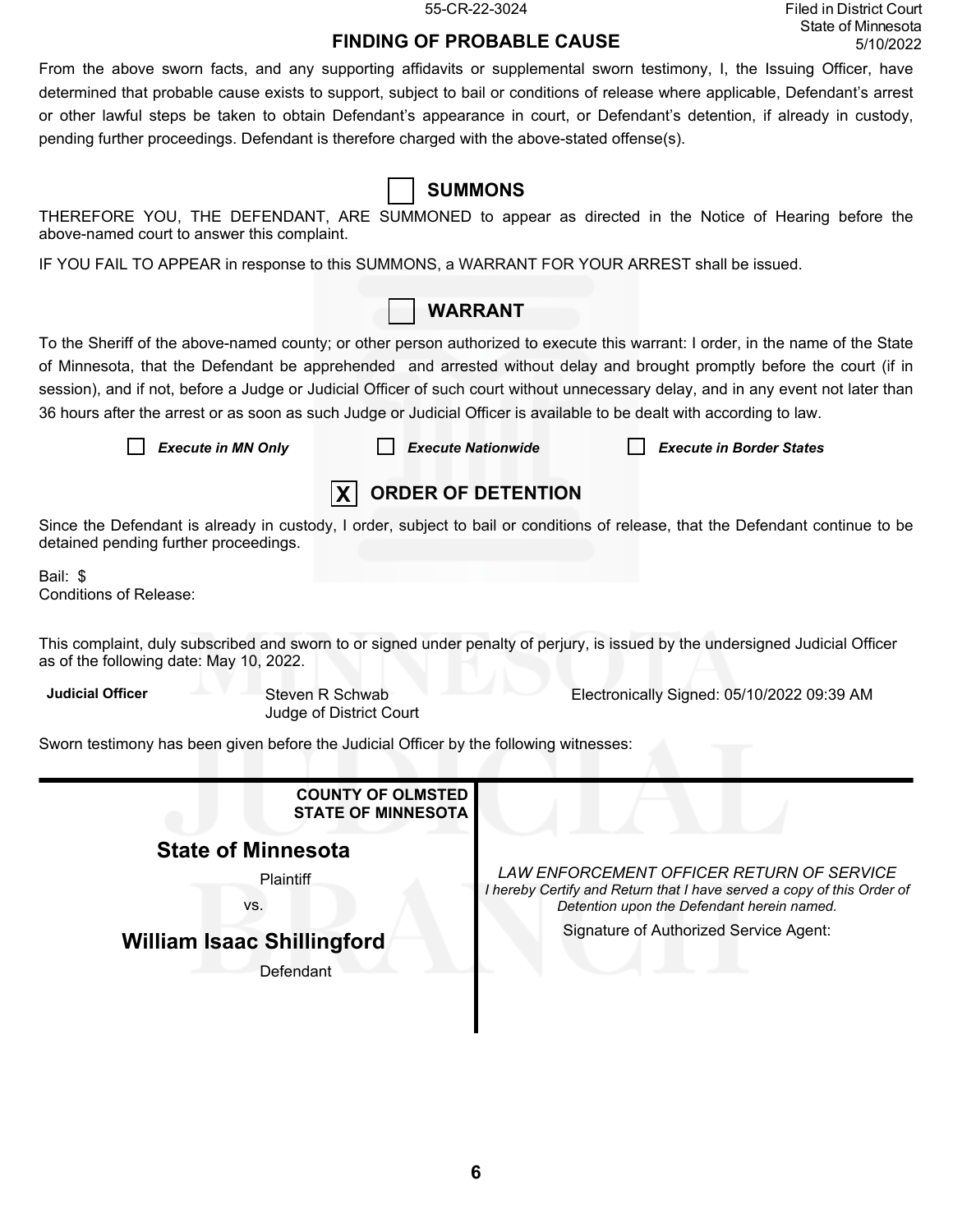# **DEFENDANT FACT SHEET**

| Name:                                            | William Isaac Shillingford             |
|--------------------------------------------------|----------------------------------------|
| DOB:                                             | 05/21/1990                             |
| <b>Address:</b>                                  | 105 9 Ave NE<br>Dodge Center, MN 55927 |
| <b>Alias Names/DOB:</b>                          |                                        |
| SID:                                             |                                        |
| Height:                                          |                                        |
| Weight:                                          | 175lbs.                                |
| <b>Eye Color:</b>                                |                                        |
| <b>Hair Color:</b>                               |                                        |
| Gender:                                          |                                        |
| Race:                                            |                                        |
| <b>Fingerprints Required per Statute:</b>        | Yes                                    |
| Fingerprint match to Criminal History Record: No |                                        |
| Driver's License #:                              | W323266488008<br>(MN)                  |
| <b>Alcohol Concentration:</b>                    |                                        |

55-CR-22-3024 Filed in District Court State of Minnesota 5/10/2022